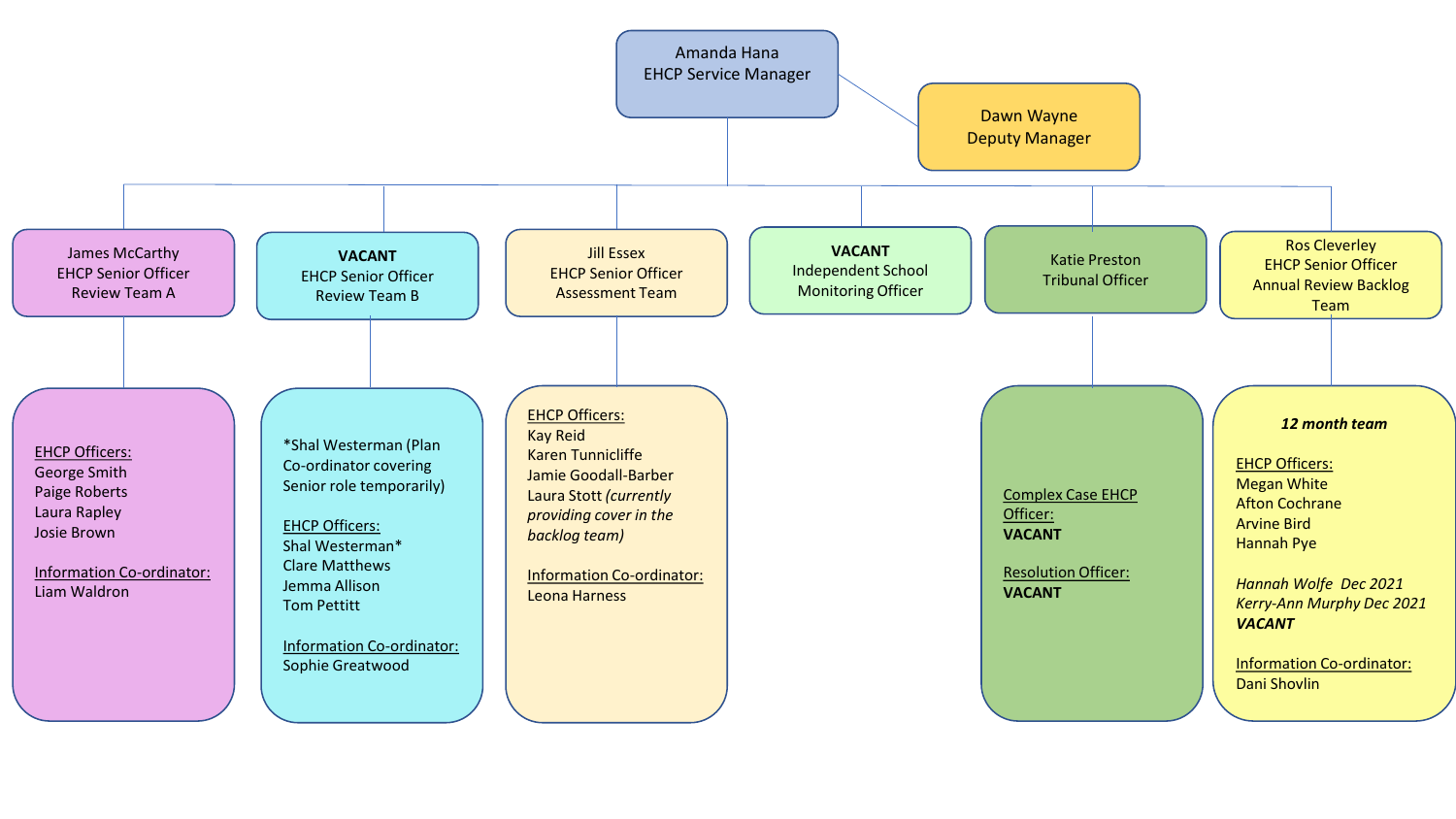Business Support EHCP Service